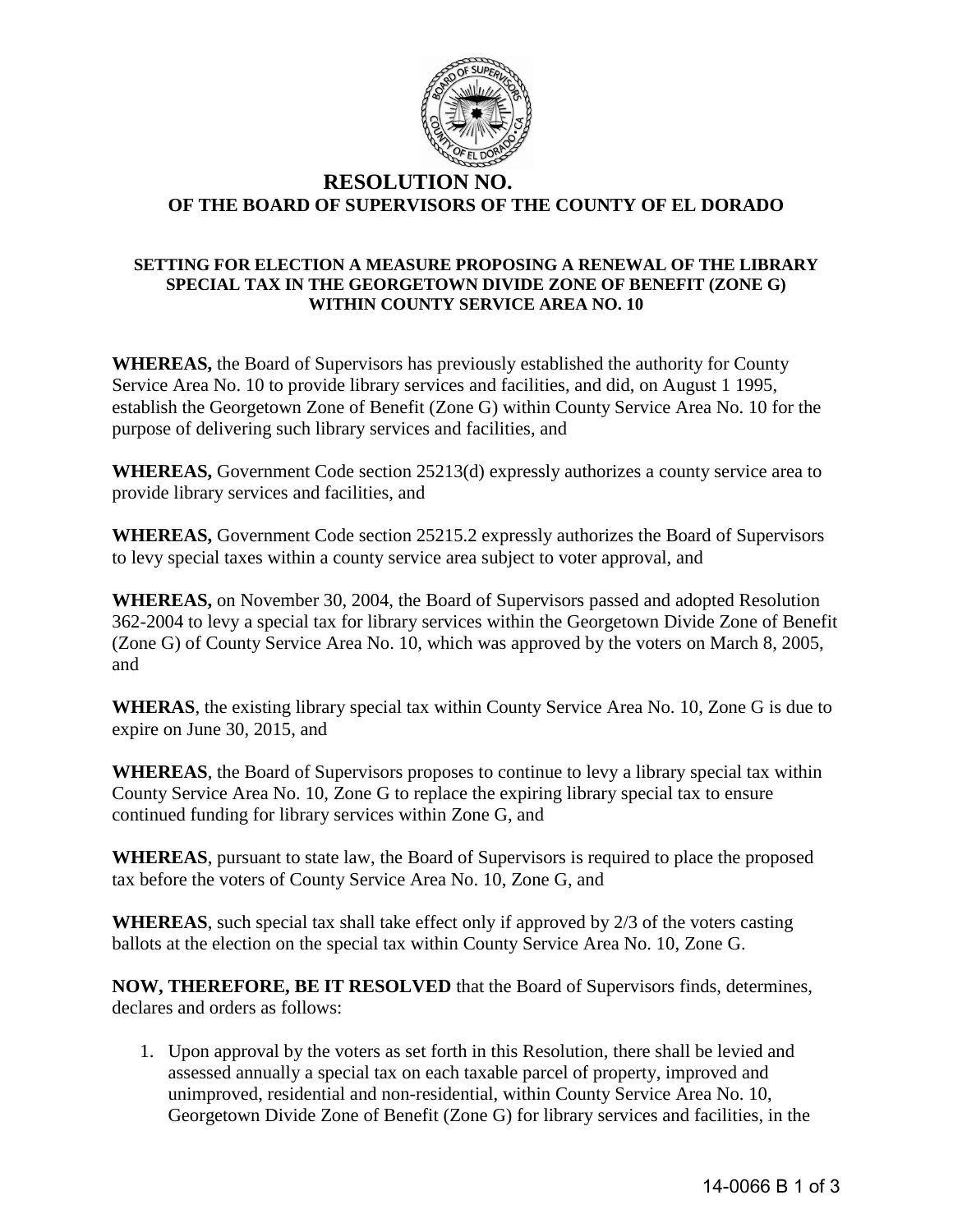amount of \$20.00 per parcel commencing with fiscal year 2015/16 and continuing each fiscal year thereafter for 12 years, through fiscal year 2026/2027.

- 2. "Parcel of property" as used in this Resolution shall mean any parcel of land, developed or undeveloped, that is wholly or partially located within the Georgetown Divide Zone of Benefit (Zone G) for which the County Assessor of El Dorado County has assigned an assessor's parcel number and levies *ad valorem* property taxes in any year, and includes any contiguous unit of real property held in separate ownership, which is capable of sale or transfer without further action under the Subdivision Map Act (Government Code section 66410, et seq.). All real property that are otherwise exempt from or upon which are levied no *ad valorem* property taxes in any year shall be exempt from the library parcel tax in such year. The tax imposed by this Resolution shall be a tax upon each parcel of property regardless of the type of improvement or use of the property.
- 3. The tax imposed by this Resolution shall appear as a separate item on the tax bill of each such taxable parcel and shall be collected at the same time and manner as county property taxes are collected as set forth in the applicable provisions of the Revenue and Taxation Code, and shall be subject to the same penalties and the same procedure and sale in case of delinquency as provided for such taxes. All laws applicable to the levy, collection, and enforcement of county property taxes shall be applicable to such tax.
- 4. The tax rates for parcels as determined above shall be increased annually in proportion to the increase in the Consumer Price Index (CPI), San Francisco Area, all items, most recently available prior to the date of the increase, provided, however, that this increase shall not exceed three percent (3%) in any year.
- 5. The special tax described herein shall be imposed for a period of twelve (12) years, at the end of which time the special tax shall cease to be imposed.
- 6. Upon approval of the special tax described herein, there shall be created an account into which proceeds of the tax shall be deposited. Additionally, an annual report shall be prepared in accordance with Government Code section 50075.3.
- 7. The following tax measure be submitted to the voters throughout County Service Area No. 10, Zone G:

"To replace the previous voter-approved expiring library special tax, shall El Dorado County levy the amount of \$20.00 annually per parcel (with annual inflation adjustment not to exceed 3%) within County Service Area No. 10 Georgetown Divide Zone of Benefit, Zone G, for a period of twelve (12) years commencing in fiscal year 2015/16, to preserve continued funding for library services, hours, and operations and help avoid library closure?"

8. The Registrar of Voters is hereby authorized and directed to take all actions necessary to submit the ballot measure set forth above to the voters, to conduct the election, to canvass the results thereof, and to certify the results to the Board of Supervisors. Said election shall be consolidated with the general election occurring in the County on June 3, 2014.